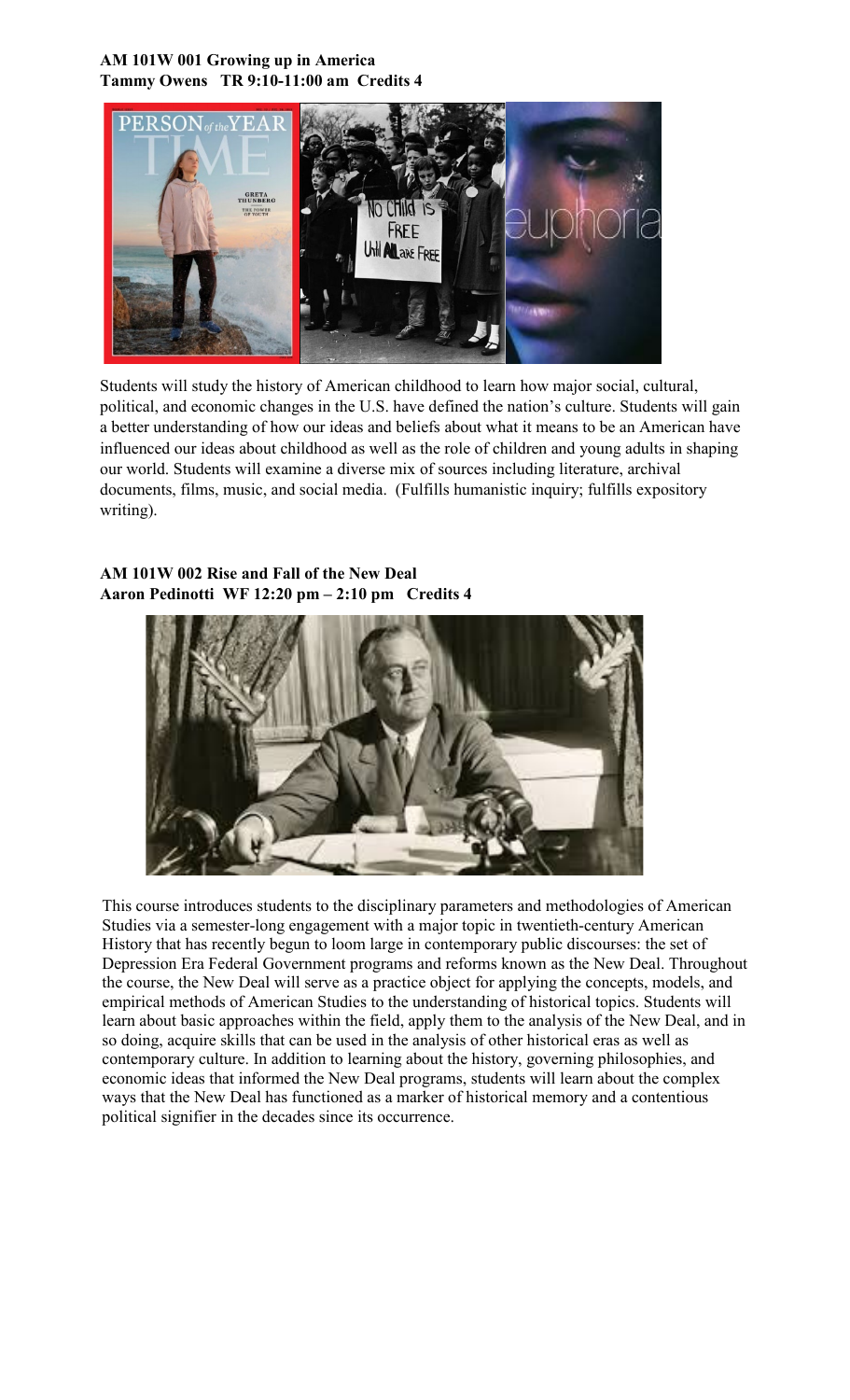

# **AM 233 Representations of the American Past in Film Daniel Nathan TR 11:10-12:30 M 7-10 Credits: 4**

An examination of how Hollywood filmmakers have represented the American past with special attention to the implications of movies for the construction of American cultural identity. Students will analyze films as historical documents that reflect (and sometimes reproduce) the ethos or cultural politics of the period in which they were made and first viewed. Through the use of popular culture theories, students will consider the ways in which films inform (and sometimes obfuscate and subvert) historical understanding. (Fulfills social sciences requirement.)

#### **AM 241: Mark Twain's America Greg Pfitzer MW 4:00-5:50 credits: 4**



This course considers American culture from the mid-nineteenth century to the early twentieth century through the life and works of Mark Twain. Using Twain's essays, lettrs, short stories, and novles as points of reference for discussions of major themes for the period of Twain's life (1835-1910), the course focuses on issues of regionalism, class, race relations, technology, humor and imperialism.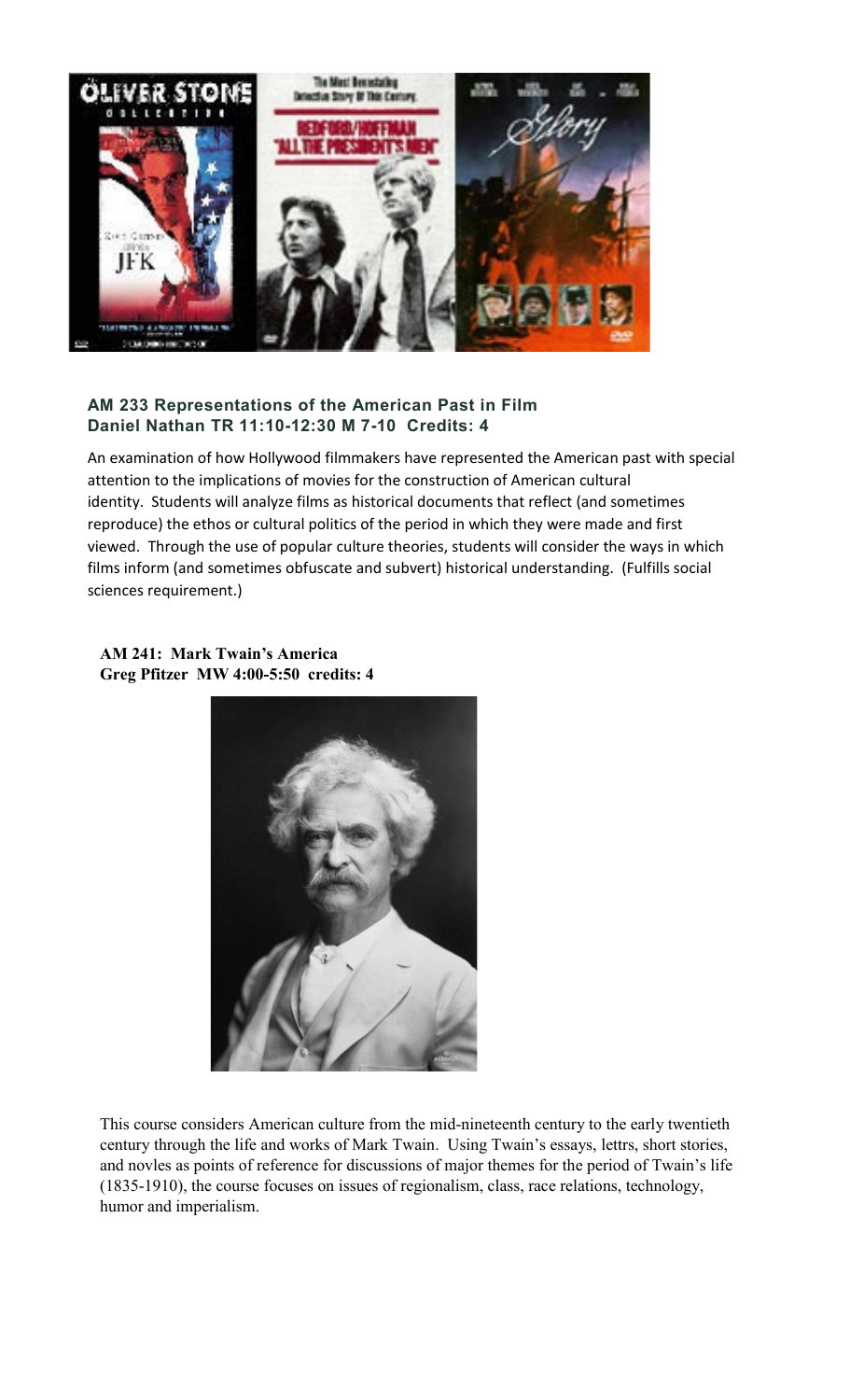

## **AM 342 Black Feminist Thoughts Tammy Owens TR 12:20-2:10 Credits: 3**

This multidisciplinary seminar will chart and examine the development and expression of Black feminist thoughts, particularly in the United States. The course will focus on the intraracial significance of gender, sexuality, race, ability, and class, as well as the complex interplay among these variables. Emphasis will also be placed on illuminating Black feminist resistance and activism in several distinct, yet overlapping, contexts, including under conditions of servitude, the Black club women's movement and the reemergence of Black feminisms and womanism from the late 1960s onward. In this class you will be introduced to the roots of modern Black feminist thought vis-à-vis Anna Julia Cooper and the prescient writings of Lorraine Hansbury. Later, the focus will be on Black feminist theorizing particularly the intellectual development of radical Black feminist thought and lesbian separatism during the 1960s and 1970s and late 20<sup>th</sup> century transnational feminisms.

# **AM 346 True Crime in America Daniel Nathan WF 10:10-12:00 credits:**



A critical examination of contemporary American true crime narratives, that is, accounts about a criminal act or acts based on fact rather than fiction. The course argues that true crime narratives throw into relief particular cultural concerns and values and help us understand American culture and the complex relationships among criminality, deviance, ethics, identity, justice, power, and representation. Students will considers questions such as What do true crime narratives tell us about the complicated relationship between power and justice at